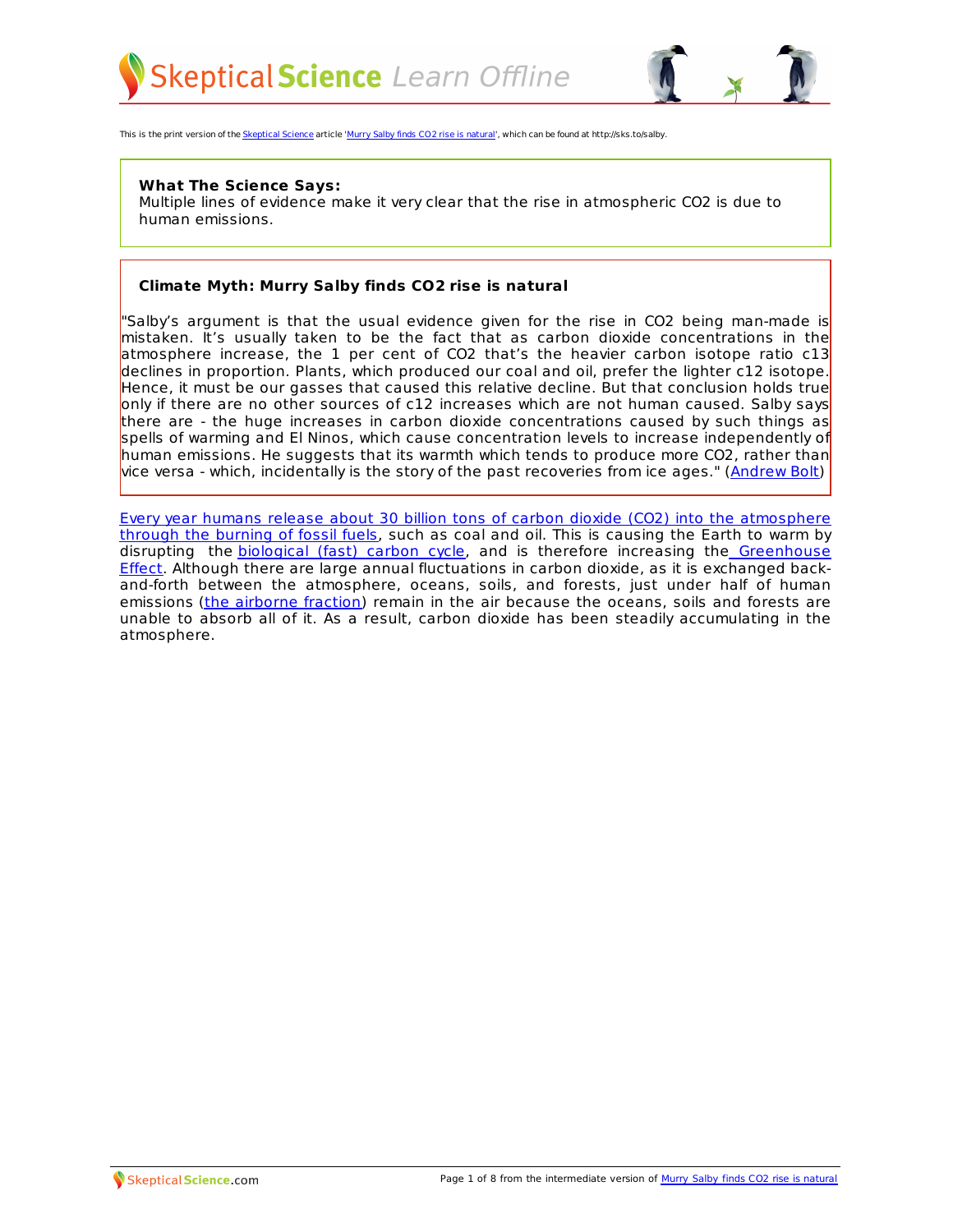

Figure 1 - Fraction of the total human emissions (fossil fuel burning & land use change) that remain in the: a) atmosphere, b) land vegetation and soil, c) the oceans. From [Canadell](http://www.pnas.org/content/104/47/18866.full.pdf) (2007)

Murry Salby, a professor at Macquarie University in Sydney, Australia, has an [upcoming](http://judithcurry.com/2011/08/04/carbon-cycle-questions/) paper that attempts to pin the current rise in carbon dioxide on rising temperatures. Having listened to a podcast of a talk Salby gave at the Sydney [Institute](http://www.thesydneyinstitute.com.au/podcast/global-emission-of-carbon-dioxide-the-contribution-from-natural-sources/) earlier this week, he demonstrates a remarkably poor understanding of the carbon cycle, and his hypothesis seems to stem from this fundamental misunderstanding.

## **Salby's carbon cycle confusion**

Professor Salby refers to a number of graphs in his talk, but I have been unable to track down copies of these, therefore we'll have to rely on what I'm able to glean from the podcast, and given it's length, I'll only address some of the more obvious mistakes. At the beginning of the talk Salby states:

"current CO2 values are 380pmmv"(parts per million by volume)

Not an encouraging start that he cites the atmospheric CO2 concentration as it was in 2005, rather than the 393 parts per million by volume (ppmv) it [currently](http://co2now.org/) is in 2011. Not a fatal flaw of course, but not encouraging either.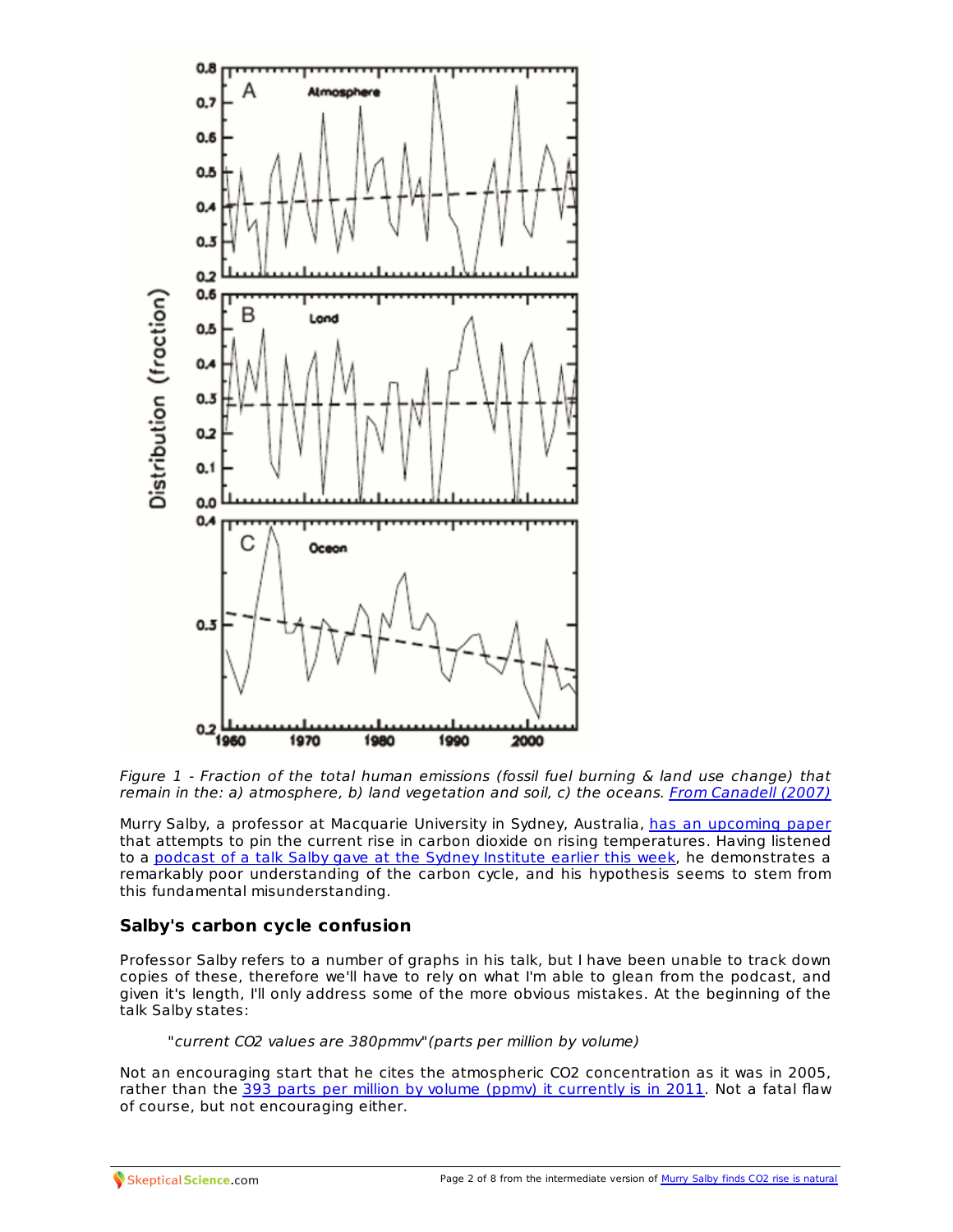"Net annual emission has an average increase of about 1.5ppmv per year. We're on the right planet. That's the annual average increase you just saw. But it varies between years, dramatically by over 100%. From nearly zero in some years to 3ppmv in others. Net global emission of CO2 changes independently of of the human contribution"

At this point the accentuation and drama in Salby's voice make it sound as though he has stumbled onto something momentous, something no one else has noticed before. On the face of it, it seems preposterous that the army of scientists that have worked on carbon cycling over the years could have missed something so glaringly obvious. No, of course they haven't.

As discussed in the first paragraph of this post (and evident in Figure 1), the natural flux of CO2 in and out of natural systems varies from year-to-year. This flux is 20-30 times larger than the annual contribution by humans, but this balances out in the long-term. This variability is driven largely by El [Nino](http://www.pmel.noaa.gov/tao/elnino/el-nino-story.html) and La [Nina](http://www.pmel.noaa.gov/tao/elnino/la-nina-story.html) in the tropical Pacific, which shifts rainfall patterns over much of the world and is associated with warming and cooling of equatorial waters in the Pacific. The change in seawater temperature, and episodic upwelling of carbon-rich deep water, significantly affects the uptake and outgassing of CO2 from the oceans, and of course rainfall [variation](http://rockbox.rutgers.edu/~jdwright/GlobalChange/Zeng05_CO2intera.pdf) greatly affects plant growth.

The upshot is that land vegetation takes up more CO2 during La Nina, and expels more CO2 during El Nino. In the ocean, the opposite trend occurs - El Nino leads to more CO2 absorption, and La Nina is when the oceans give up more CO2 (Figure 2).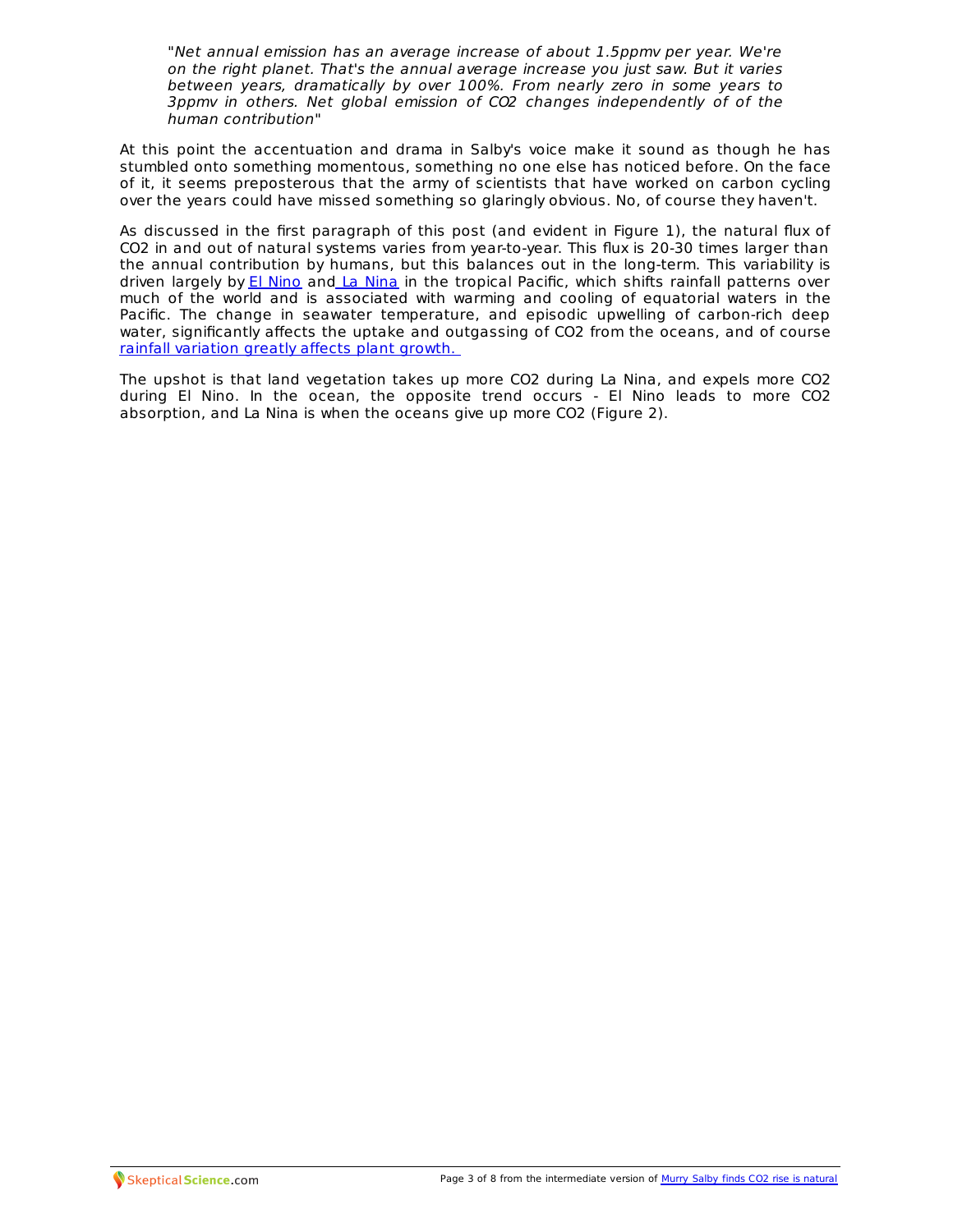

Figure 2 - (a) time trend in the exchange of CO2 by land-based vegetation (& soil microbes) with the atmosphere. (b) same - but for exchange of CO2 by ocean with atmosphere. Red indicates El Nino and blue La Nina phase. See [Keeling](http://hydrology.lsu.edu/courses/papers/Keeling_etal_Nature1995.pdf) (1995).

There is simply no reason why the annual fluctuation should match the human contribution. At least Salby doesn't explain why he expects this to be the case.

Having now convinced himself that short-term net CO2 has nothing to do with the human contribution, Salby therefore deduces long-term net CO2 must also be unrelated to human emissions. He goes on to derive a formula for CO2 rise associated with temperature. Salby claims a good match back to 1960 but therefafter it deviates from actual CO2 measurements by [10ppmv.](http://skepticalscience.com) By 1880, prior to atmospheric CO2 sampling, he estimates [atmospheric](http://skepticalscience.com/Murry-Salby-CO2-rise-natural.htm) CO2 at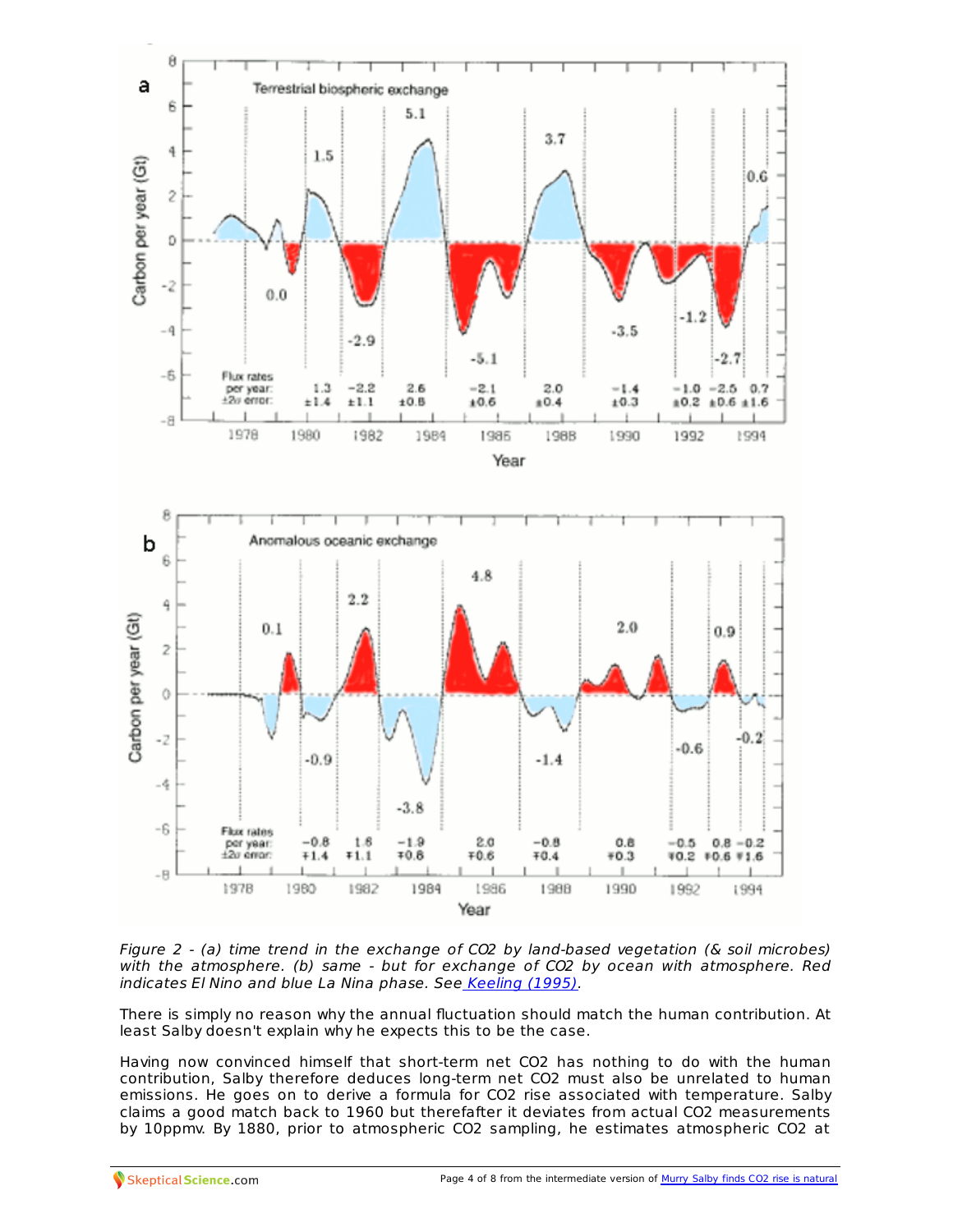275ppmv with a whopping uncertainty of 220 to 330ppmv!

In order to explain the deviation between the surface temperature record and his calculated atmospheric CO2 level, Salby blames the surface temperature record as being unreliable. As for his calculated trend disagreeing with the ice core record for the year 1880 (i.e the CO2 in air, from that period, trapped in ice cores) he 'disses' the ice core record claiming it to be only a 'proxy'. Which is news, I'm sure, to respected ice core experts like Dr [Richard](http://www.youtube.com/watch?v=c90nab5i-TQ) Alley.

You will note that every time the data disagrees with Salby's 'model', he trusts his 'model' over the data. Which contravenes the 'skeptic lore' that models are worthless and must be bashed, and only data should be trusted.

## **Q&A time - try not to shoot yourself in the foot!**

The question & answer session at the end of Salby's talk throws up a few more comments that just reinforce that he has strayed into a field of science which he just simply doesn't understand. Witness:

"I think it's a pitfall that people look at the ice proxy of CO2 and take it literally. It's not atmospheric CO2, and I don't believe it's CO2 that was even in the atmosphere when that piece of snow was layed down"

This is nonsense. Perhaps Professor Salby should have acquainted himself with glaciology research before making such [comments,](http://www.igsoc.org/annals.old/10/igs_annals_vol10_year1988_pg151-156.pdf) because CO2 from ancient air trapped in the ice cores is precisely what is measured, albeit with some uncertainty in dating some sections.

"CO2 after the turn of the (21st) century continued to increase, in fact if anything slightly faster, but global temperature didn't. If anything it decreased in the first decade of the 21st century. Now I'm confident the IPCC [\(Intergovernmental](http://www.manicore.com/anglais/documentation_a/greenhouse/IPCC.html) Panel on Climate Change) will come up with an explanation, in fact they've come up with several"

It's here we need to back the truck up a bit. Salby's entire premise is that CO2 in the air directly dependent upon temperature - increase temperature and you increase CO2. Yet here he argues that CO2 can increase without an accompanying increase in temperature. Which contradicts his 'model'. By this time Salby is too focused on 'dissing' the IPCC to notice his own incoherency, and none of the audience picks up on this either.

Note that SkS recently discussed the 'noughties slow-down' in global temperature [here](http://www.skepticalscience.com/Why-The-Hottest-Decade-Was-Not-Hotter-.html) and [here](http://www.skepticalscience.com/michaels-mischief-1-continued-warming-and-aerosols.html).

## **If the curve fits**

Seasoned readers will notice [similarities](http://skepticalscience.com/Co2-trend-not-caused-by-warming-oceans.html) between this Salby claim and a Lon Hocker rebuttal here at SkS last year. But the whole premise seems to follow along the lines of other recent flawed works tendered by Roy [Spencer](http://www.skepticalscience.com/spencers-misdiagnosis-of-surface-temperature-feedback.html) and Craig Loehle & Nicola [Scafetta](http://www.skepticalscience.com/loehle-and-scafetta-play-spencers-curve-fitting-game.html). That is: find some tenuous statistical relationship between two sets of data, and use these to assert the mainstream scientific establishment is wrong. The fact that there is no physical basis for the statistical relationship, or it doesn't fit within the well-established scientific framework, or is contrary to numerous other sets of data, never seems to warrant attention by "skeptic" scientists. It should, because of the implications one can draw.

So what does this work by Salby imply, if it were true? From what I can gather from Salby's podcast, a 0.8°C change in average surface temperature is supposed to lead to about 120ppmv change in CO2. Therefore we can work backward in time to estimate what he reckons atmospheric CO2 would be at the time of the last Ice Age (glacial maximum), a time when global [temperatures](http://hal-sde.archives-ouvertes.fr/docs/00/33/07/51/PDF/cp-3-261-2007.pdf) were about 4-6°C cooler than now . Today atmospheric CO2 is about 393ppm, so with 4°C cooling you already have a negative value for CO2 when we retrace our steps back to the last ice age. Therefore all plant-based life on Earth must have died (and all the animals that depended on them) according to Professor Salby. And the Earth froze solid too.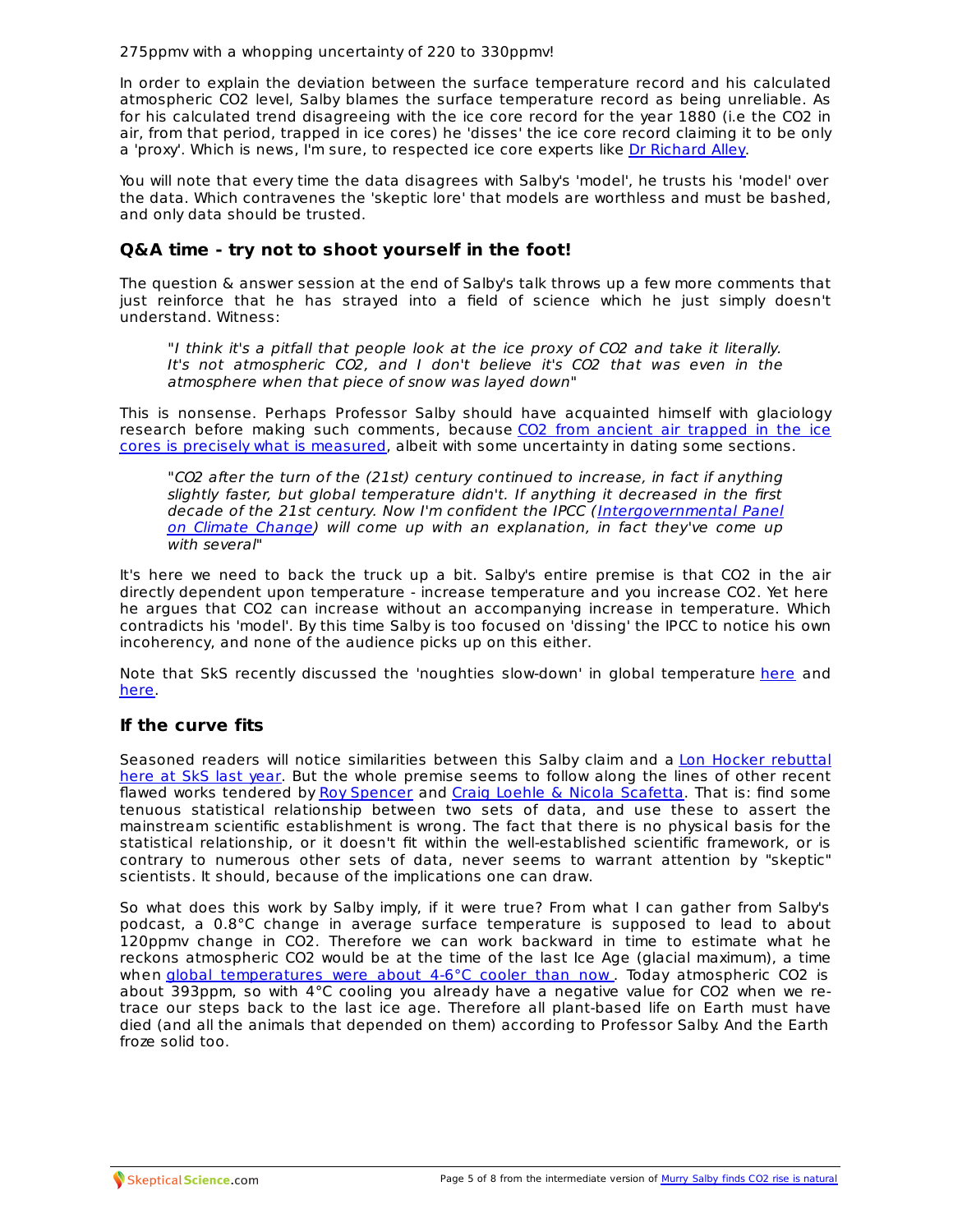

Figure 3 - the last Ice Age according to Murry Salby? Fictional image from [celestiamotherlode.net](http://www.celestiamotherlode.net/catalog/show_creator_details.php?creator_id=146)

# **Science - a description of reality, but [YMMV](http://www.urbandictionary.com/define.php?term=YMMV)**

Without viewing Salby's calculations on the temperature/net global CO2 relationship, it's not possible to provide the 'killer blow' to his assertions; however, I don't believe that's necessary, considering the many flaws in Salby's work and fundamental reasoning.

The gradual increase in atmospheric CO2 is less than the total emissions of CO2 from human sources, so by elementary deduction, the excess must be going into the oceans, forests and soils, the other components of the fast carbon cycle.

A tell-tale signature of human fossil fuel emissions is the large fraction of CO2 being driven into the oceans. According to Henry's Law, we would expect the oceans to absorb more CO2 as the air above it becomes [increasingly](http://www.skepticalscience.com/Mackie_OA_not_OK_post_9.html) saturated with CO2. In other words the CO2 must be coming from a source external to the fast carbon cycle. This is supported by measurements showing that CO2 is [accumulating](http://eprints.ifm-geomar.de/2294/1/683_Takahashi_2009_ClimatologicalMeanAndDecadalChange_Artzeit_pubid12055.pdf) in the ocean, and is reflected in the declining oceanic pH, showing the ocean is actually gaining CO2 over the long-term, not losing it, as Salby seems to believe.

We also know that the world's land vegetation has increased in mass - through re-growth in forests in the Northern [Hemisphere,](http://www.biogeosciences.net/7/2351/2010/bg-7-2351-2010.pdf) and CO2 fertilization of tropical forests. So that is gaining carbon too, and the areas affected are so large, we would expect them to have an effect on atmospheric CO2 levels at a global scale.

There are a host of other problems with Salby's 'model', such as the ice core [record](http://www.ncdc.noaa.gov/paleo/taylor/indermuehle99nat.pdf), and where the warming came from in the first place, but there's no need to go into these details when the [fundame](http://skepticalscience.com)ntal premise of Salby's argument is so clearly wrong.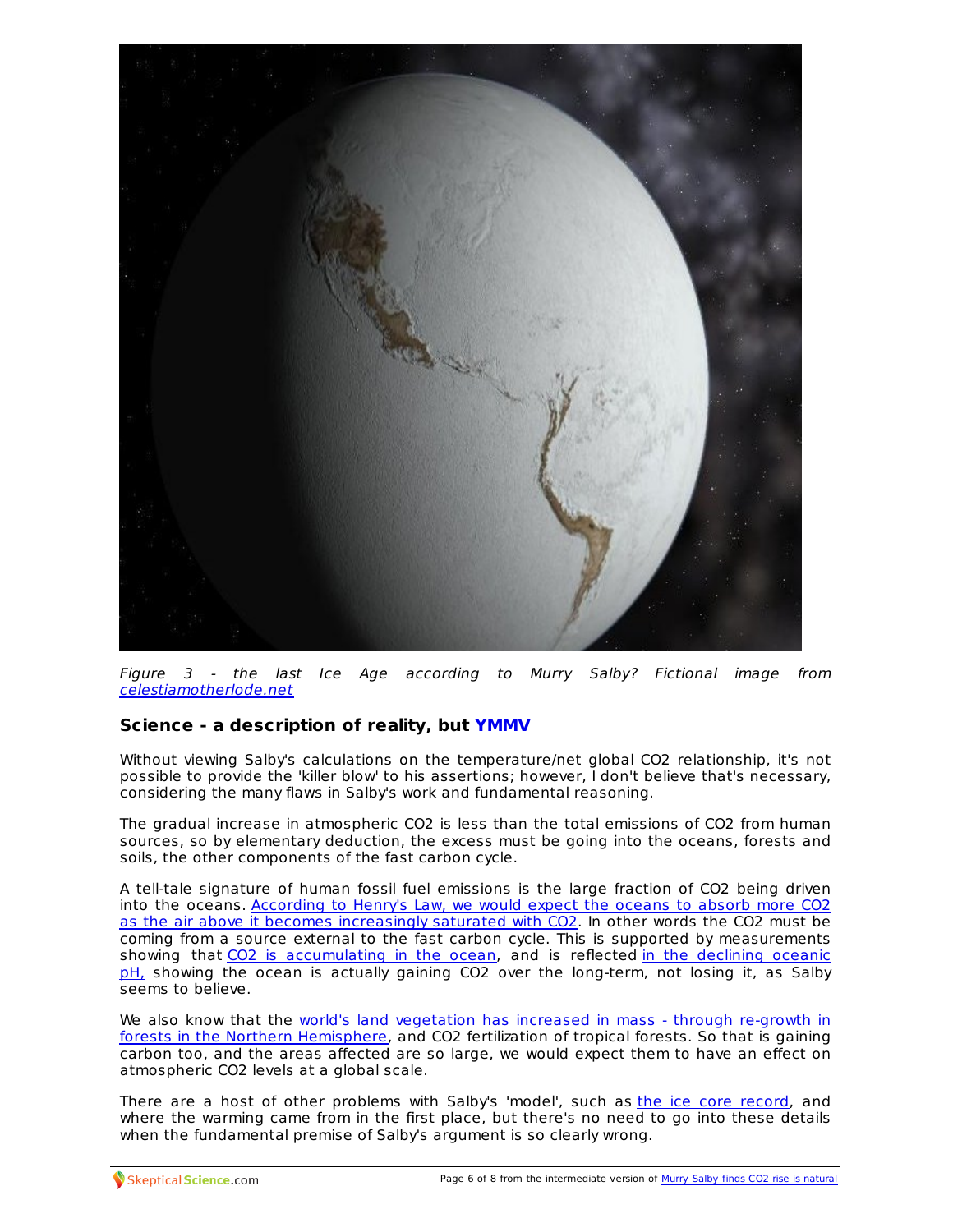## **Update July 2015**:

Here is a related lecture-video from **[Denial101x](https://www.edx.org/course/making-sense-climate-science-denial-uqx-denial101x-0)** - Making Sense of Climate Science Denial

 $\,>$